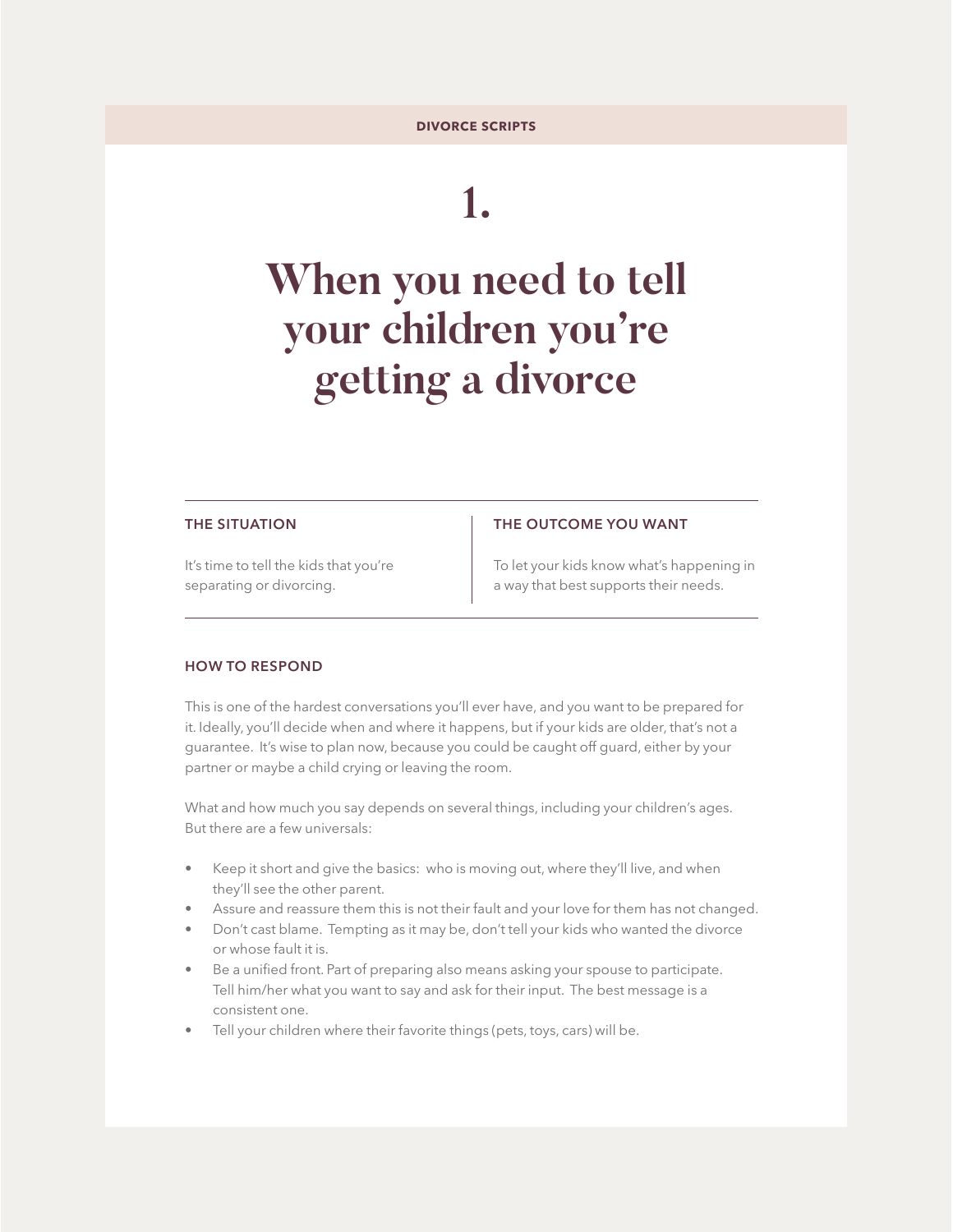#### **THE SCRIPTS**

Here are sample scripts by age range. Remember this is a range and you have to judge the maturity and emotional level of your own child.

### **UP TO AGE 5**

Mommy and Daddy aren't going to be living together anymore. You, Mommy, and Scout are going to stay here. Daddy is going to live in another house. I'll take care of you when you're with me and Daddy will take care of you when you're with him. We made a calendar for you to know when you'll see each of us. We'll both always be your parents and we love you so much.

Little kids like to refer to the nights until they see the other parent as "sleeps," so you could tell them "you'll see Daddy after 3 sleeps."

#### **ELEMENTARY SCHOOL**

Mom and I have decided not to be married any more. You didn't do anything to make this happen and we both love you very much. We've decided that the 3 of us will live here and Mom is going to get an apartment down the street. You'll still see her all the time and she can drive you to school. And you can talk to both of us on the phone or FaceTime whenever you want. You're each going to have your own bedroom at Mom's, and you can help pick out what you want for your rooms.

#### **MIDDLE SCHOOL / TWEENS**

We have decided to get a divorce. We both love you so much and don't want to hurt you. This isn't because you and your sister got in a fight last week. You didn't do anything to cause this. Sometimes spouses have different opinions about marriage. We have tried to work on our problems with counsellors, but we have decided that staying married is not what is best for us or for you. I'm going to move out in 2 weeks once my new house is ready. Then you'll spend a week with each of us at a time. You can have your phone with you at whichever house you're at, and we'll make sure you have your softball gear